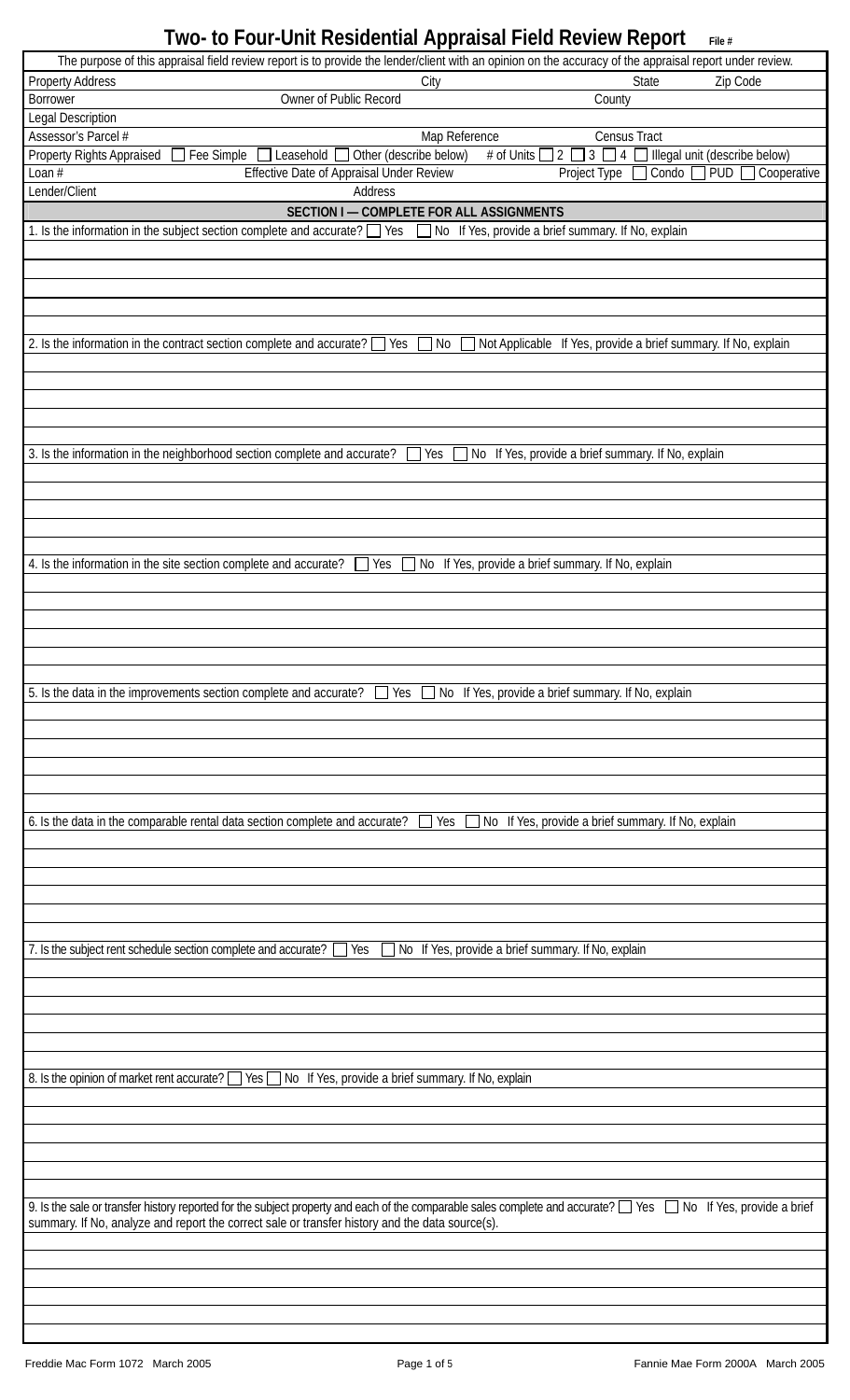| 10. Are the comparable sales selected locationally, physically, and functionally the most similar to the subject property? [ Yes $\Box$ No If Yes, provide a<br>brief summary. If No, provide a detailed explanation as to why they are not the best comparable sales. |                                                                                                                                                                 |                    |                    |  |  |  |  |  |
|------------------------------------------------------------------------------------------------------------------------------------------------------------------------------------------------------------------------------------------------------------------------|-----------------------------------------------------------------------------------------------------------------------------------------------------------------|--------------------|--------------------|--|--|--|--|--|
|                                                                                                                                                                                                                                                                        |                                                                                                                                                                 |                    |                    |  |  |  |  |  |
|                                                                                                                                                                                                                                                                        |                                                                                                                                                                 |                    |                    |  |  |  |  |  |
|                                                                                                                                                                                                                                                                        |                                                                                                                                                                 |                    |                    |  |  |  |  |  |
|                                                                                                                                                                                                                                                                        |                                                                                                                                                                 |                    |                    |  |  |  |  |  |
| 11. Are the data and analysis (including the individual adjustments) presented in the sales comparison approach complete and accurate?<br>No If Yes, provide a brief summary. If No, explain<br>Yes                                                                    |                                                                                                                                                                 |                    |                    |  |  |  |  |  |
|                                                                                                                                                                                                                                                                        |                                                                                                                                                                 |                    |                    |  |  |  |  |  |
|                                                                                                                                                                                                                                                                        |                                                                                                                                                                 |                    |                    |  |  |  |  |  |
|                                                                                                                                                                                                                                                                        |                                                                                                                                                                 |                    |                    |  |  |  |  |  |
|                                                                                                                                                                                                                                                                        | 12. Are the indicators of value from the sales comparison analysis (value per unit, per room, etc.) reconciled to a supportable indication of value?            |                    |                    |  |  |  |  |  |
| Yes                                                                                                                                                                                                                                                                    | No If Yes, provide a brief summary. If No, explain                                                                                                              |                    |                    |  |  |  |  |  |
|                                                                                                                                                                                                                                                                        |                                                                                                                                                                 |                    |                    |  |  |  |  |  |
|                                                                                                                                                                                                                                                                        |                                                                                                                                                                 |                    |                    |  |  |  |  |  |
|                                                                                                                                                                                                                                                                        |                                                                                                                                                                 |                    |                    |  |  |  |  |  |
| No If No, complete Section II.<br>Yes                                                                                                                                                                                                                                  | 13. Is the opinion of market value in the appraisal report under review accurate as of the effective date of the appraisal report?                              |                    |                    |  |  |  |  |  |
|                                                                                                                                                                                                                                                                        | SECTION II - COMPLETE ONLY IF REVIEW APPRAISER ANSWERS "NO" TO QUESTION 13 IN SECTION I.                                                                        |                    |                    |  |  |  |  |  |
|                                                                                                                                                                                                                                                                        | 1. Provide detailed reasoning for disagreement with the opinion of value in the appraisal report under review.                                                  |                    |                    |  |  |  |  |  |
|                                                                                                                                                                                                                                                                        |                                                                                                                                                                 |                    |                    |  |  |  |  |  |
|                                                                                                                                                                                                                                                                        |                                                                                                                                                                 |                    |                    |  |  |  |  |  |
|                                                                                                                                                                                                                                                                        |                                                                                                                                                                 |                    |                    |  |  |  |  |  |
|                                                                                                                                                                                                                                                                        |                                                                                                                                                                 |                    |                    |  |  |  |  |  |
|                                                                                                                                                                                                                                                                        |                                                                                                                                                                 |                    |                    |  |  |  |  |  |
|                                                                                                                                                                                                                                                                        | 2. State all extraordinary assumptions used (i.e. gross building area, room count, condition, etc.).                                                            |                    |                    |  |  |  |  |  |
|                                                                                                                                                                                                                                                                        |                                                                                                                                                                 |                    |                    |  |  |  |  |  |
|                                                                                                                                                                                                                                                                        |                                                                                                                                                                 |                    |                    |  |  |  |  |  |
|                                                                                                                                                                                                                                                                        |                                                                                                                                                                 |                    |                    |  |  |  |  |  |
|                                                                                                                                                                                                                                                                        |                                                                                                                                                                 |                    |                    |  |  |  |  |  |
|                                                                                                                                                                                                                                                                        |                                                                                                                                                                 |                    |                    |  |  |  |  |  |
| 3.1<br>did not research the sale or transfer history of the comparable sales reported on page 3. If not, explain<br>did                                                                                                                                                |                                                                                                                                                                 |                    |                    |  |  |  |  |  |
| My research  <br>did not reveal any prior sales or transfers of the comparable sales for the year prior to the date of sale of the comparable sale.<br>did<br>Data source(s)                                                                                           |                                                                                                                                                                 |                    |                    |  |  |  |  |  |
| below).                                                                                                                                                                                                                                                                | Report the results of the research and analysis of the prior sale or transfer history of the comparable sales reported on page 3 (report additional prior sales |                    |                    |  |  |  |  |  |
| <b>ITEM</b>                                                                                                                                                                                                                                                            | COMPARABLE SALE #1                                                                                                                                              | COMPARABLE SALE #2 | COMPARABLE SALE #3 |  |  |  |  |  |
| Date of Prior Sale/Transfer                                                                                                                                                                                                                                            |                                                                                                                                                                 |                    |                    |  |  |  |  |  |
| Price of Prior Sale/Transfer<br>Data Source(s)                                                                                                                                                                                                                         |                                                                                                                                                                 |                    |                    |  |  |  |  |  |
| Effective Date of Data Source(s)                                                                                                                                                                                                                                       |                                                                                                                                                                 |                    |                    |  |  |  |  |  |
| Analysis of prior sale or transfer history for the comparable sales.                                                                                                                                                                                                   |                                                                                                                                                                 |                    |                    |  |  |  |  |  |
|                                                                                                                                                                                                                                                                        |                                                                                                                                                                 |                    |                    |  |  |  |  |  |
|                                                                                                                                                                                                                                                                        |                                                                                                                                                                 |                    |                    |  |  |  |  |  |
|                                                                                                                                                                                                                                                                        |                                                                                                                                                                 |                    |                    |  |  |  |  |  |
|                                                                                                                                                                                                                                                                        |                                                                                                                                                                 |                    |                    |  |  |  |  |  |
|                                                                                                                                                                                                                                                                        |                                                                                                                                                                 |                    |                    |  |  |  |  |  |
|                                                                                                                                                                                                                                                                        |                                                                                                                                                                 |                    |                    |  |  |  |  |  |
|                                                                                                                                                                                                                                                                        |                                                                                                                                                                 |                    |                    |  |  |  |  |  |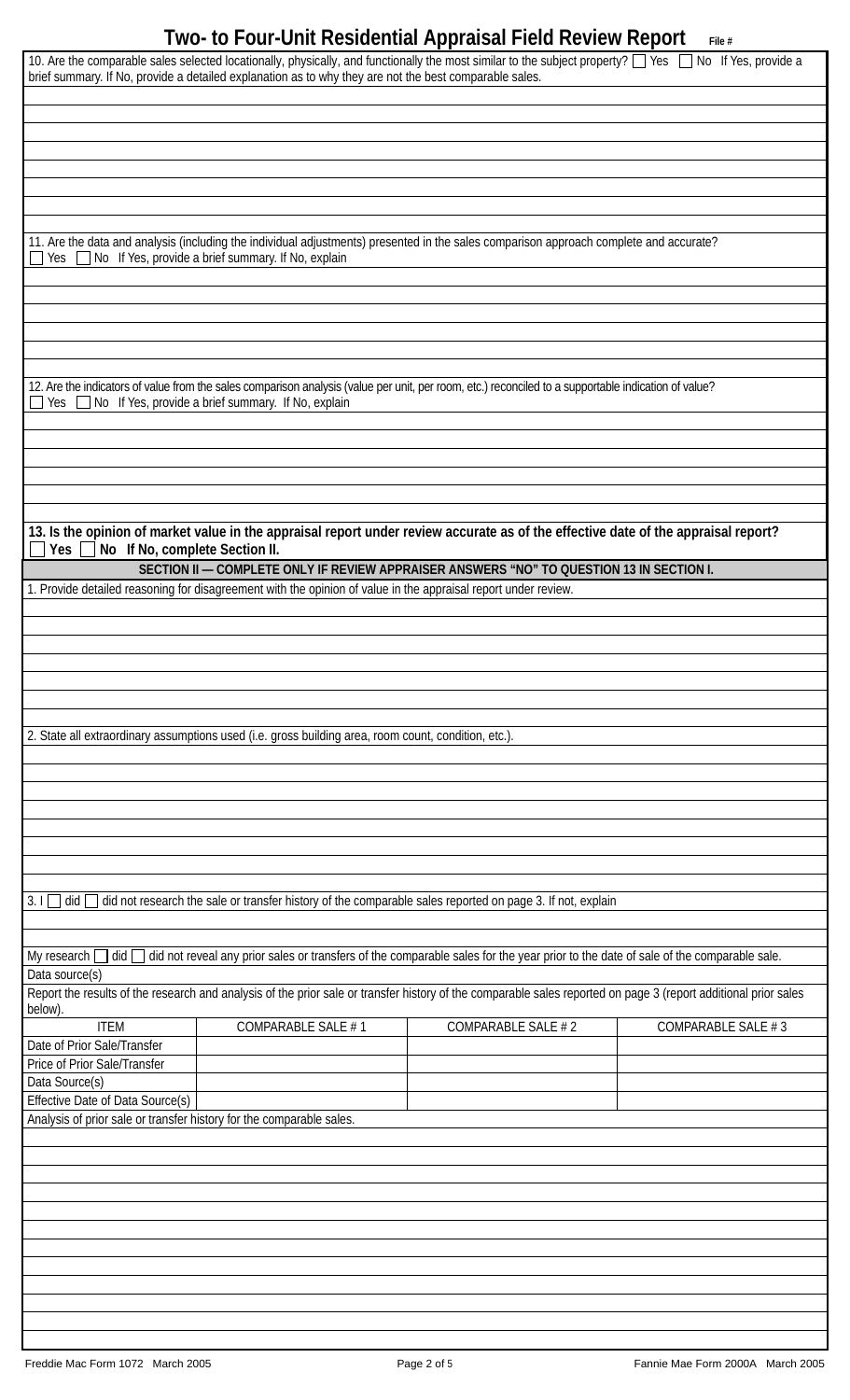| 4. Provide a new opinion of value as of the effective date of the appraisal report under review using the below sales comparison analysis grid.<br>(NOTE: This may or may not include the use of the same comparable sales in the appraisal report under review.) |                                  |                    |                |                        |                    |             |                                                                     |             |                    |                |                                        |                    |                              |                    |
|-------------------------------------------------------------------------------------------------------------------------------------------------------------------------------------------------------------------------------------------------------------------|----------------------------------|--------------------|----------------|------------------------|--------------------|-------------|---------------------------------------------------------------------|-------------|--------------------|----------------|----------------------------------------|--------------------|------------------------------|--------------------|
| <b>FEATURE</b><br>Address                                                                                                                                                                                                                                         |                                  | <b>SUBJECT</b>     |                | COMPARABLE SALE #1     |                    |             | COMPARABLE SALE # 2                                                 |             |                    |                |                                        | COMPARABLE SALE #3 |                              |                    |
| Proximity to Subject                                                                                                                                                                                                                                              |                                  |                    |                |                        |                    |             |                                                                     |             |                    |                |                                        |                    |                              |                    |
| Sale Price                                                                                                                                                                                                                                                        | \$                               |                    |                |                        |                    |             | \$                                                                  |             |                    |                | \$                                     |                    |                              | \$                 |
| Sale Price/Gross Bldg. Area                                                                                                                                                                                                                                       | $\boldsymbol{\$}$                |                    | sq. ft.        | \$                     |                    | sq. ft.     |                                                                     | \$          |                    | sq. ft.        |                                        | \$                 | sq. ft.                      |                    |
| <b>Gross Monthly Rent</b>                                                                                                                                                                                                                                         | \$                               |                    |                | \$                     |                    |             |                                                                     | \$          |                    |                |                                        | \$                 |                              |                    |
| <b>Gross Rent Multiplier</b>                                                                                                                                                                                                                                      |                                  |                    |                |                        |                    |             |                                                                     |             |                    |                |                                        |                    |                              |                    |
| Price Per Unit                                                                                                                                                                                                                                                    |                                  |                    |                |                        |                    |             |                                                                     |             |                    |                |                                        |                    |                              |                    |
| Price Per Room                                                                                                                                                                                                                                                    |                                  |                    |                |                        |                    |             |                                                                     |             |                    |                |                                        |                    |                              |                    |
| Price Per Bedroom<br><b>Rent Control</b>                                                                                                                                                                                                                          | $\Box$ Yes                       | $\Box$ No          |                |                        | Yes                | $\Box$ No   |                                                                     |             | $\exists$ Yes      | N <sub>0</sub> |                                        | $\Box$ Yes         | $\Box$ No                    |                    |
| Data Source(s)                                                                                                                                                                                                                                                    |                                  |                    |                |                        |                    |             |                                                                     |             |                    |                |                                        |                    |                              |                    |
| Verification Source(s)                                                                                                                                                                                                                                            |                                  |                    |                |                        |                    |             |                                                                     |             |                    |                |                                        |                    |                              |                    |
| <b>VALUE ADJUSTMENTS</b>                                                                                                                                                                                                                                          |                                  | <b>DESCRIPTION</b> |                |                        | <b>DESCRIPTION</b> |             | +(-) \$ Adjustment                                                  |             | <b>DESCRIPTION</b> |                | +(-) \$ Adjustment                     |                    | <b>DESCRIPTION</b>           | +(-) \$ Adjustment |
| Sale or Financing                                                                                                                                                                                                                                                 |                                  |                    |                |                        |                    |             |                                                                     |             |                    |                |                                        |                    |                              |                    |
| Concessions                                                                                                                                                                                                                                                       |                                  |                    |                |                        |                    |             |                                                                     |             |                    |                |                                        |                    |                              |                    |
| Date of Sale/Time                                                                                                                                                                                                                                                 |                                  |                    |                |                        |                    |             |                                                                     |             |                    |                |                                        |                    |                              |                    |
| Location                                                                                                                                                                                                                                                          |                                  |                    |                |                        |                    |             |                                                                     |             |                    |                |                                        |                    |                              |                    |
| Leasehold/Fee Simple                                                                                                                                                                                                                                              |                                  |                    |                |                        |                    |             |                                                                     |             |                    |                |                                        |                    |                              |                    |
| Site                                                                                                                                                                                                                                                              |                                  |                    |                |                        |                    |             |                                                                     |             |                    |                |                                        |                    |                              |                    |
| View                                                                                                                                                                                                                                                              |                                  |                    |                |                        |                    |             |                                                                     |             |                    |                |                                        |                    |                              |                    |
| Design (Style)<br>Quality of Construction                                                                                                                                                                                                                         |                                  |                    |                |                        |                    |             |                                                                     |             |                    |                |                                        |                    |                              |                    |
| <b>Actual Age</b>                                                                                                                                                                                                                                                 |                                  |                    |                |                        |                    |             |                                                                     |             |                    |                |                                        |                    |                              |                    |
| Condition                                                                                                                                                                                                                                                         |                                  |                    |                |                        |                    |             |                                                                     |             |                    |                |                                        |                    |                              |                    |
| <b>Gross Building Area</b>                                                                                                                                                                                                                                        |                                  |                    | sq. ft.        |                        |                    | sq. ft.     |                                                                     |             |                    | sq. ft.        |                                        |                    | sq. ft.                      |                    |
| Unit Breakdown                                                                                                                                                                                                                                                    | Total                            | <b>Bdrms</b>       | <b>Baths</b>   | Total                  | <b>Bdrms</b>       | Baths       |                                                                     | Total       | Bdrms              | <b>Baths</b>   |                                        | Total              | <b>Baths</b><br><b>Bdrms</b> |                    |
| Unit $# 1$                                                                                                                                                                                                                                                        |                                  |                    |                |                        |                    |             |                                                                     |             |                    |                |                                        |                    |                              |                    |
| Unit $# 2$                                                                                                                                                                                                                                                        |                                  |                    |                |                        |                    |             |                                                                     |             |                    |                |                                        |                    |                              |                    |
| Unit $# 3$                                                                                                                                                                                                                                                        |                                  |                    |                |                        |                    |             |                                                                     |             |                    |                |                                        |                    |                              |                    |
| Unit $# 4$                                                                                                                                                                                                                                                        |                                  |                    |                |                        |                    |             |                                                                     |             |                    |                |                                        |                    |                              |                    |
| <b>Basement Description</b>                                                                                                                                                                                                                                       |                                  |                    |                |                        |                    |             |                                                                     |             |                    |                |                                        |                    |                              |                    |
| Basement Finished Rms.                                                                                                                                                                                                                                            |                                  |                    |                |                        |                    |             |                                                                     |             |                    |                |                                        |                    |                              |                    |
| <b>Functional Utility</b>                                                                                                                                                                                                                                         |                                  |                    |                |                        |                    |             |                                                                     |             |                    |                |                                        |                    |                              |                    |
| Heating/Cooling                                                                                                                                                                                                                                                   |                                  |                    |                |                        |                    |             |                                                                     |             |                    |                |                                        |                    |                              |                    |
| <b>Energy Efficient Items</b><br>Parking On/Off Site                                                                                                                                                                                                              |                                  |                    |                |                        |                    |             |                                                                     |             |                    |                |                                        |                    |                              |                    |
| Porch/Patio/Deck                                                                                                                                                                                                                                                  |                                  |                    |                |                        |                    |             |                                                                     |             |                    |                |                                        |                    |                              |                    |
|                                                                                                                                                                                                                                                                   |                                  |                    |                |                        |                    |             |                                                                     |             |                    |                |                                        |                    |                              |                    |
|                                                                                                                                                                                                                                                                   |                                  |                    |                |                        |                    |             |                                                                     |             |                    |                |                                        |                    |                              |                    |
|                                                                                                                                                                                                                                                                   |                                  |                    |                |                        |                    |             |                                                                     |             |                    |                |                                        |                    |                              |                    |
| Net Adjustment (Total)                                                                                                                                                                                                                                            |                                  |                    |                |                        | $\Box$ +           |             | \$                                                                  |             | $\Box$ +<br>$\Box$ |                | \$                                     |                    | П<br>П+<br>$\sim$            | \$                 |
| <b>Adjusted Sale Price</b>                                                                                                                                                                                                                                        |                                  |                    |                | Net Adj.<br>Gross Adj. |                    | %           |                                                                     | Net Adj.    | Gross Adj.         | %              |                                        | Net Adj.           | $\%$                         |                    |
| of Comparables<br>Adj. Price Per Unit                                                                                                                                                                                                                             | (Adj. SP Comp / # of Comp Units) |                    |                | \$                     |                    | %           | \$                                                                  | \$          |                    | %              | \$                                     | Gross Adj.<br>\$   | %                            | \$                 |
| Adj. Price Per Room<br>(Adj. SP Comp / # of Comp Rooms)                                                                                                                                                                                                           |                                  |                    |                | \$                     |                    |             |                                                                     | \$          |                    |                |                                        | \$                 |                              |                    |
| Adj. Price Per Bedrm (Adj. SP Comp / # of Comp Bedrms)                                                                                                                                                                                                            |                                  |                    |                | \$                     |                    |             |                                                                     | $\mathsf S$ |                    |                |                                        | $\mathsf{\$}$      |                              |                    |
| Value Per Unit                                                                                                                                                                                                                                                    | $$$ $X$ $\_\_$                   |                    |                |                        |                    | Units = $$$ |                                                                     |             | Value Per GBA      | \$             | $X_{-}$                                |                    |                              | $GBA = $$          |
| Value Per Rm.                                                                                                                                                                                                                                                     |                                  |                    | $\overline{X}$ |                        |                    | Rooms = $$$ |                                                                     |             | Value Per Bdrms.   | \$             | Χ                                      |                    |                              | Bdrms. $=$ \$      |
|                                                                                                                                                                                                                                                                   |                                  |                    |                |                        |                    |             |                                                                     |             |                    |                |                                        |                    |                              |                    |
| Comments on sales comparison including reconciliation of the above indicators of value.                                                                                                                                                                           |                                  |                    |                |                        |                    |             |                                                                     |             |                    |                |                                        |                    |                              |                    |
|                                                                                                                                                                                                                                                                   |                                  |                    |                |                        |                    |             |                                                                     |             |                    |                |                                        |                    |                              |                    |
|                                                                                                                                                                                                                                                                   |                                  |                    |                |                        |                    |             |                                                                     |             |                    |                |                                        |                    |                              |                    |
|                                                                                                                                                                                                                                                                   |                                  |                    |                |                        |                    |             |                                                                     |             |                    |                |                                        |                    |                              |                    |
|                                                                                                                                                                                                                                                                   |                                  |                    |                |                        |                    |             |                                                                     |             |                    |                |                                        |                    |                              |                    |
|                                                                                                                                                                                                                                                                   |                                  |                    |                |                        |                    |             |                                                                     |             |                    |                |                                        |                    |                              |                    |
| Total gross monthly rent \$                                                                                                                                                                                                                                       |                                  |                    |                |                        |                    |             | X gross rent multiplier (GRM)                                       |             | $=$ \$             |                | Indicated value by the Income Approach |                    |                              |                    |
| Comments on income approach including reconciliation of the GRM                                                                                                                                                                                                   |                                  |                    |                |                        |                    |             |                                                                     |             |                    |                |                                        |                    |                              |                    |
|                                                                                                                                                                                                                                                                   |                                  |                    |                |                        |                    |             |                                                                     |             |                    |                |                                        |                    |                              |                    |
|                                                                                                                                                                                                                                                                   |                                  |                    |                |                        |                    |             |                                                                     |             |                    |                |                                        |                    |                              |                    |
| Summary of Value Conclusion (including detailed support for the opinion of value and reasons why the new comparables are better that the sales used in the                                                                                                        |                                  |                    |                |                        |                    |             |                                                                     |             |                    |                |                                        |                    |                              |                    |
| appraisal report under review).                                                                                                                                                                                                                                   |                                  |                    |                |                        |                    |             |                                                                     |             |                    |                |                                        |                    |                              |                    |
|                                                                                                                                                                                                                                                                   |                                  |                    |                |                        |                    |             |                                                                     |             |                    |                |                                        |                    |                              |                    |
|                                                                                                                                                                                                                                                                   |                                  |                    |                |                        |                    |             |                                                                     |             |                    |                |                                        |                    |                              |                    |
|                                                                                                                                                                                                                                                                   |                                  |                    |                |                        |                    |             |                                                                     |             |                    |                |                                        |                    |                              |                    |
|                                                                                                                                                                                                                                                                   |                                  |                    |                |                        |                    |             |                                                                     |             |                    |                |                                        |                    |                              |                    |
|                                                                                                                                                                                                                                                                   |                                  |                    |                |                        |                    |             |                                                                     |             |                    |                |                                        |                    |                              |                    |
|                                                                                                                                                                                                                                                                   |                                  |                    |                |                        |                    |             |                                                                     |             |                    |                |                                        |                    |                              |                    |
| REVIEW APPRAISER'S OPINION OF MARKET VALUE (Required only if review appraiser answered "No" to Question 13 in Section 1).                                                                                                                                         |                                  |                    |                |                        |                    |             |                                                                     |             |                    |                |                                        |                    |                              |                    |
| Based on a $\Box$ visual inspection of the exterior areas of the subject property from at least the street or $\Box$ complete visual inspection of the                                                                                                            |                                  |                    |                |                        |                    |             |                                                                     |             |                    |                |                                        |                    |                              |                    |
| interior and exterior areas of the subject property, defined scope of work, statement of assumptions and limiting conditions, and appraiser's                                                                                                                     |                                  |                    |                |                        |                    |             |                                                                     |             |                    |                |                                        |                    |                              |                    |
| certification, my opinion of the market value, as defined, of the real property that is the subject of this report is \$                                                                                                                                          |                                  |                    |                |                        |                    |             | , which is the effective date of the appraisal report under review. |             |                    |                |                                        |                    |                              | , as of,           |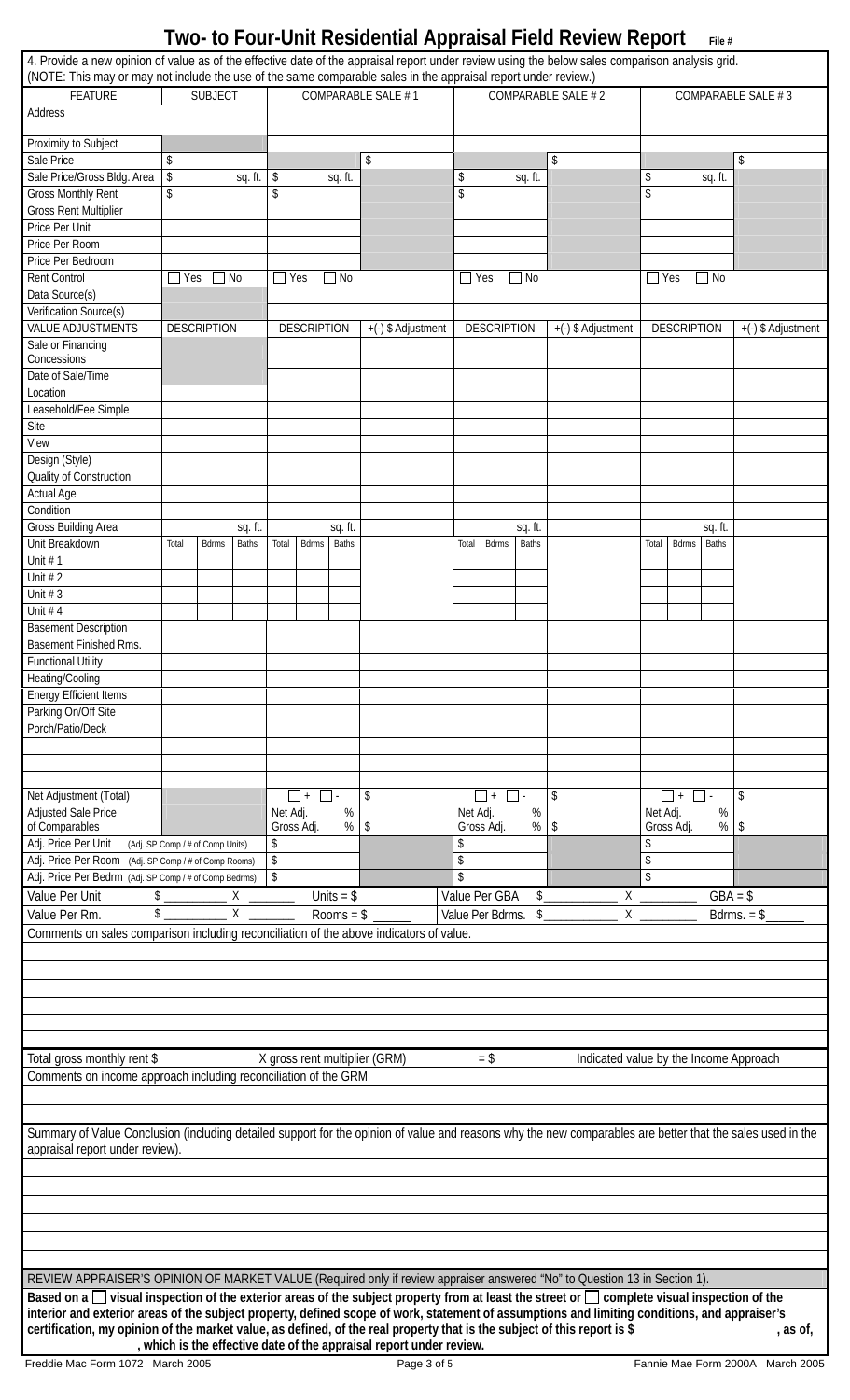**SCOPE OF WORK** 

The scope of work for this appraisal field review is defined by the complexity of the appraisal report under review and the reporting requirements of this report form, including the following statement of assumptions and limiting conditions, and certifications. The review appraiser must, at a minimum: (1) read the entire appraisal report under review, (2) perform a visual inspection of the exterior areas of the subject property from at least the street, (3) inspect the neighborhood, (4) inspect each of the comparable sales from at least the street, (5) perform data research and analysis to determine the appropriateness and accuracy of the data in the appraisal report, (6) research, verify, and analyze data from reliable public and/or private sources, (7) determine the accuracy of the opinion of value, and (8) assume the property condition reported in the appraisal report is accurate unless there is evidence to the contrary.

If the review appraiser determines that the opinion of value in the report under review is not accurate, he or she is required to provide an opinion of market value. The review appraiser is not required to replicate the steps completed by the original appraiser that the review appraiser believes to be reliable and in compliance with the applicable real property appraisal development standards of the Uniform Standards of Professional Appraisal Practice. Those items in the appraisal report under review are extended to this report by the use of an extraordinary assumption, which is identified in Section II, Question 2. If the review appraiser determines that the opinion of value is not accurate, he or she must present additional data that has been researched, verified, and analyzed to produce an accurate opinion of value in accordance with the applicable sections of Standard 1 of the Uniform Standards of Professional Appraisal Practice.

### **INTENDED USE**

The intended use of this appraisal field review report is for the lender/client to evaluate the accuracy and adequacy of support of the appraisal report under review.

### **INTENDED USER**

The intended user of this appraisal field review report is the lender/client.

### **GUIDANCE FOR COMPLETING THE TWO- TO FOUR-UNIT RESIDENTIAL APPRAISAL FIELD REVIEW REPORT**

The appraisal review function is important to maintaining the integrity of both the appraisal and loan underwriting processes. The following guidance is intended to aid the review appraiser with the development and reporting of an appraisal field review:

- 1. The review appraiser must be the individual who personally read the entire appraisal report, performed a visual inspection of the exterior areas of the subject property from at least the street, inspected the neighborhood, inspected each of the comparable sales from at least the street, performed the data research and analysis, and prepared and signed this report.
- 2. The review appraiser must focus his or her comments on the appraisal report under review and not include personal opinions about the appraiser(s) who prepared the appraisal.
- 3. The lender/client has withheld the identity of the appraiser(s) who prepared the appraisal report under review, unless otherwise indicated in this report.
- 4. The review appraiser must assume that the condition of the property reported in the appraisal report is accurate, unless there is evidence to the contrary.
- 5. This Two- to Four-Unit Residential Appraisal Field Review Report is divided into two sections. Section I must be completed for all assignments. Section II must be completed only if the answer to Question 13 in Section I is "No."
- 6. The review appraiser must determine whether the opinion of market value is accurate and adequately supported by market evidence. When the review appraiser disagrees with the opinion of value, he or she must complete Section II. Because appraiser's opinions can vary, the review appraiser must have conclusive evidence that the opinion of value is not accurate.
- 7. The review appraiser must explain why the comparable sales in the appraisal report under review should not have been used. Simply stating: "see grid" is unacceptable. The review appraiser must explain and support his or her conclusions.
- 8. The review appraiser must form an opinion about the overall accuracy and quality of the data in the appraisal report under review. The objective is to determine whether material errors exist and what effect they have on the opinions and conclusions in the appraisal report under review. When the review appraiser agrees that the data is essentially correct (although minor errors may exist), he or she must summarize the overall findings. When the review appraiser determines that material errors exist in the data, he or she must identify them, comment on their overall effect on the opinions and conclusions in the appraisal report under review, and include the correct information.
- 9. The Questions in Section I are intended to identify both the positive and negative elements of the appraisal under review and to report deficiencies. The review appraiser must make it clear to the reader what effect the deficiencies have on the opinions and conclusions in the appraisal report. Simple "Yes" and "No" answers are unacceptable.
- 10. The review appraiser must provide specific, supportable reasons for disagreeing with the opinion of value in the appraisal report under review in response to Question 1 in Section II.
- 11. The review appraiser must identify any extraordinary assumptions that were necessary in order to arrive at his or her opinion of market value. Extraordinary assumptions include the use of information from the appraisal report under review that the review appraiser concludes is reliable (such as an assumption that the reported condition of the subject property is accurate).
- 12. The review appraiser must include the rationale for using new comparable sales. The following question must be answered: Why are these new comparable sales better than the sales in the appraisal report under review?
- 13. The new comparable sales provided by the review appraiser and reported in the sales comparison analysis grid must have closed on or before the effective date of the appraisal report under review. It may be appropriate to include data that was not available to the original appraiser as of the effective date of the original appraisal; however, that information should be reported as "supplemental" to the data that would have been available to the original appraiser.
- 14. The review appraiser must provide a sale or transfer history of the new comparable sales for a minimum of one year prior to the date of sale of the comparable sale. The review appraiser must analyze the sale or transfer data and report the effect, if any, on the review appraiser's conclusions.
- 15. A review of an appraisal on a two- to four-unit property in a condominium, cooperative, or PUD project requires the review appraiser to analyze the project information in the appraisal report under review and comment on its completeness and accuracy.
- 16. An appraisal review of a manufactured home requires the review appraiser to assume that the HUD data plate information is correct, unless information to the contrary is available. In such cases, the review appraiser must identify the source of the data.
- 17. The review appraiser's opinion of market value must be "as of" the effective date of the appraisal report under review.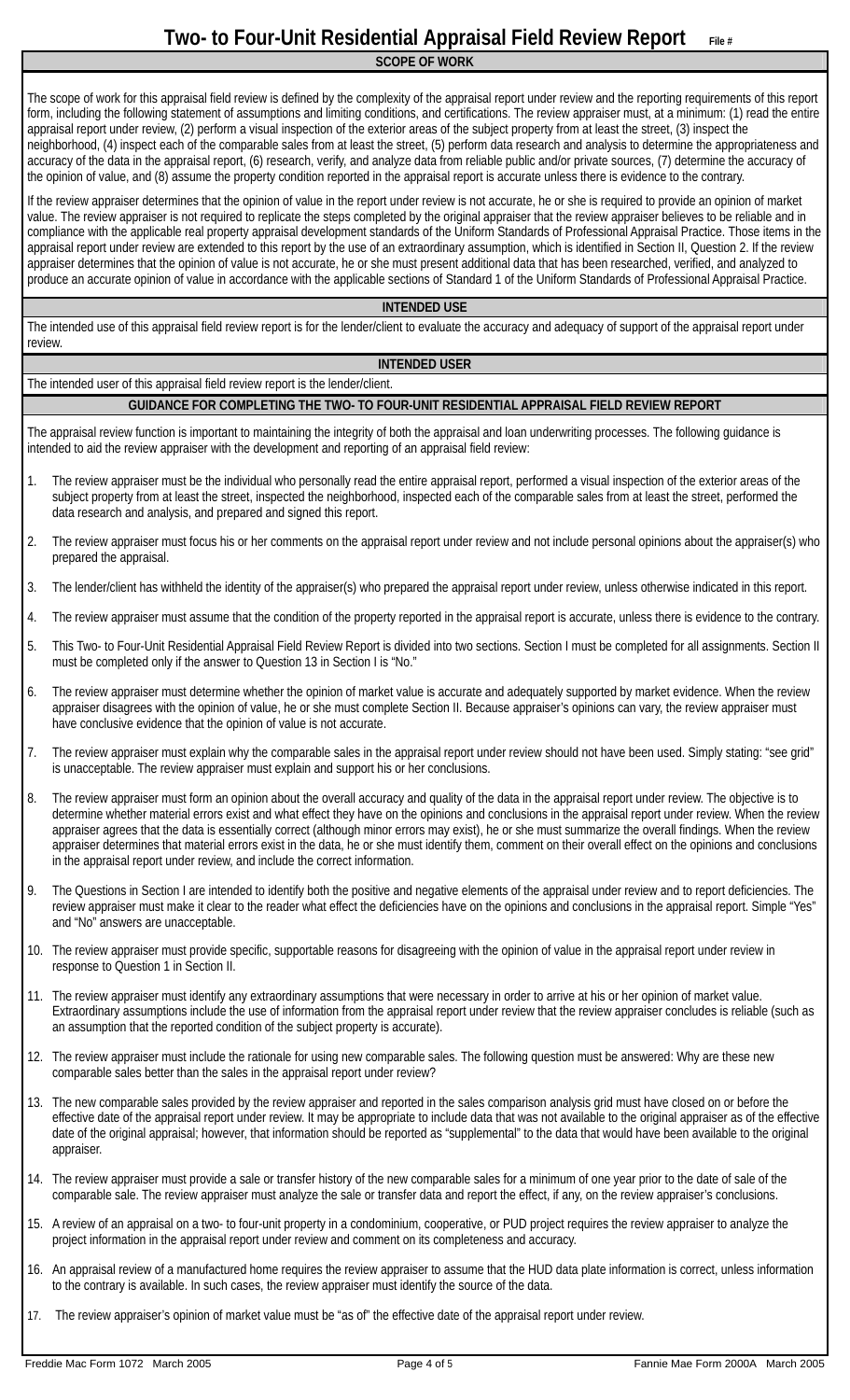**STATEMENT OF ASSUMPTIONS AND LIMITING CONDITIONS** 

- 1. The review appraiser will not be responsible for matters of a legal nature that affect either the property that is the subject of the appraisal under review or the title to it, except for information that he or she became aware of during the research involved in performing this appraisal review. The review appraiser assumes that the title is good and marketable and will not render any opinions about the title.
- 2. The review appraiser will not give testimony or appear in court because he or she performed a review of the appraisal of the property in question, unless specific arrangements to do so have been made beforehand, or as otherwise required by law.
- 3. Unless otherwise stated in this appraisal field review report, the review appraiser has no knowledge of any hidden or unapparent physical deficiencies or adverse conditions of the property (such as but not limited to, needed repairs, deterioration, the presence of hazardous wastes, toxic substances, adverse environmental conditions, etc.) that would make the property less valuable, and has assumed that there are no such conditions and makes no guarantees or warranties, expressed or implied. The review appraiser will not be responsible for any such conditions that do exist or for any engineering or testing that might be required to discover whether such conditions exist. Because the review appraiser is not an expert in the field of environmental hazards, this appraisal field review report must not be considered as an environmental assessment of the property.

### **REVIEW APPRAISER'S CERTIFICATION**

The Review Appraiser certifies and agrees that:

- 1. I have, at a minimum, developed and reported this appraisal field review in accordance with the scope of work requirements stated in this appraisal field review report.
- 2. I performed this appraisal field review in accordance with the requirements of the Uniform Standards of Professional Appraisal Practice that were adopted and promulgated by the Appraisal Standards Board of The Appraisal Foundation and that were in place at the time this appraisal field review report was prepared.
- 3. I have the knowledge and experience to perform appraisals and review appraisals for this type of property in this market area.
- 4. I am aware of, and have access to, the necessary and appropriate public and private data sources, such as multiple listing services, tax assessment records, public land records and other such data sources for the area in which the property is located.
- 5. I obtained the information, estimates, and opinions furnished by other parties and expressed in this appraisal field review report from reliable sources that I believe to be true and correct.
- 6. I have not knowingly withheld any significant information from this appraisal field review report and, to the best of my knowledge, all statements and information in this appraisal field review report are true and correct.
- 7. I stated in this appraisal field review report my own personal, unbiased, and professional analysis, opinions, and conclusions, which are subject only to the assumptions and limiting conditions in this appraisal field review report.
- 8. I have no present or prospective interest in the property that is the subject of this report, and I have no present or prospective personal interest or bias with respect to the participants in the transaction. I did not base, either partially or completely, my analysis and/or opinion of market value (if any) in this appraisal field review report on the race, color, religion, sex, age, marital status, handicap, familial status, or national origin of either the prospective owners or occupants of the subject property or of the present owners or occupants of the properties in the vicinity of the subject property or on any other basis prohibited by law.
- 9. My employment and/or compensation for performing this appraisal field review or any future or anticipated appraisals or appraisal field reviews was not conditioned on any agreement or understanding, written or otherwise, that I would report (or present analysis supporting) a predetermined specific value, a predetermined minimum value, a range or direction in value, a value that favors the cause of any party, or the attainment of a specific result or occurrence of a specific subsequent event (such as approval of a pending mortgage loan application).
- 10. I personally prepared all conclusions and opinions about the real estate that were set forth in this appraisal field review report. I further certify that no one provided significant professional assistance to me in the development of this appraisal field review report. I have not authorized anyone to make a change to any item in this appraisal field review report; therefore, any change made to this appraisal field review report is unauthorized and I will take no responsibility for it.
- 11. I identified the lender/client in this appraisal field review report who is the individual, organization, or agent for the organization that ordered and will receive this appraisal field review report.
- 12. The lender/client may disclose or distribute this appraisal field review report to: the mortgagee or its successors and assigns; mortgage insurers; government sponsored enterprises; other secondary market participants; professional appraisal organizations; any department, agency, or instrumentality of the United States; and any state, the District of Columbia, or other jurisdictions; without having to obtain the review appraiser's consent. Such consent must be obtained before this appraisal field review report may be disclosed or distributed to any other party (including, but not limited to, the public through advertising, public relations, news, sales, or other media).
- 13. The mortgagee or its successors and assigns, mortgage insurers, government sponsored enterprises, and other secondary market participants may rely on this appraisal field review report as part of any mortgage finance transaction that involves any one or more of these parties.
- 14. If this appraisal field review report was transmitted as an "electronic record" containing my "electronic signature," as those terms are defined in applicable federal and/or state laws (excluding audio and video recordings), or a facsimile transmission of this appraisal field review report containing a copy or representation of my signature, the appraisal field review report shall be as effective, enforceable and valid as if a paper version of this appraisal field review report were delivered containing my original hand written signature.
- 15. Any intentional or negligent misrepresentation(s) contained in this appraisal field review report may result in civil liability and/or criminal penalties including, but not limited to, fine or imprisonment or both under the provisions of Title 18, United States Code, Section 1001, et seq., or similar state laws.

| <b>REVIEW APPRAISER</b> | LENDER/CLIENT                                                         |
|-------------------------|-----------------------------------------------------------------------|
|                         |                                                                       |
|                         |                                                                       |
|                         |                                                                       |
|                         |                                                                       |
|                         | LENDER/CLIENT OF THE APPRAISAL UNDER REVIEW                           |
|                         |                                                                       |
|                         |                                                                       |
|                         |                                                                       |
|                         |                                                                       |
|                         | Reviewer's Opinion of Market Value \$ Date                            |
|                         | Only if review appraiser answered "No" to Questions 13, in Section I. |